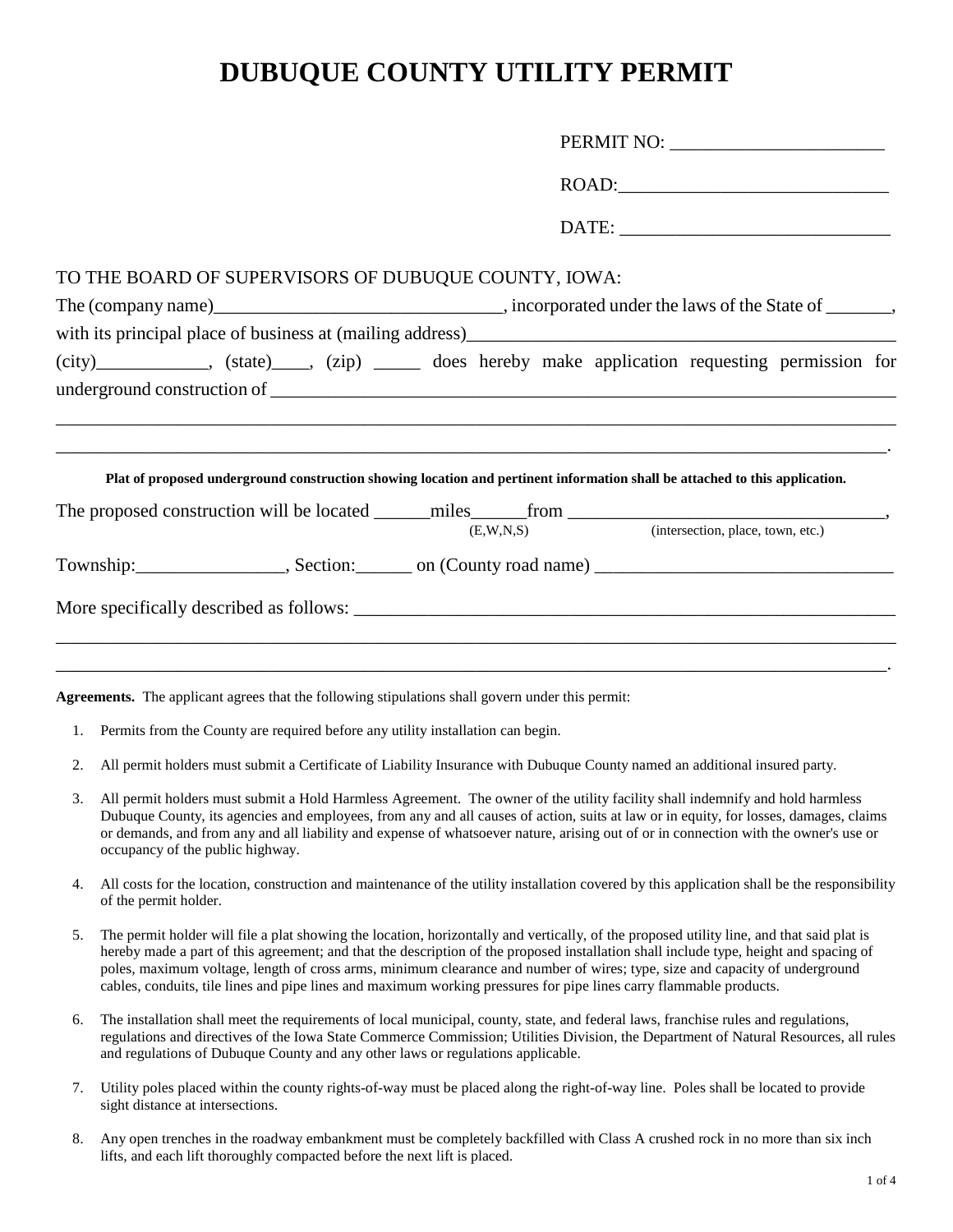- 9. Wires placed in the roadbed must not cross over culverts and shall be looped around the ends of culverts in a manner clearing the sides of the culvert a minimum of twenty feet or placed 36" below culvert flow line.
- 10. Underground installations must be placed a minimum of 36" deep in the right-of-way.
- 11. The permit holder and its contractors, shall carry on the construction, repair and maintenance of the accommodated utility with serious regard to the safety of the traveling public and adjacent property owners in such a manner as to cause minimum interference to or distraction of traffic on said highway.
- 12. Traffic protection shall be in accordance with the current Manual on Uniform Traffic Control Devices for Streets and Highways (MUTCD) and Iowa DOT standards. Proper warning signs and/or devices conforming to the MUTCD and Iowa DOT standards shall be used to alert the traveling public when workers and/or machines are present within the right-of-way. Flagging operations are the responsibility of the permit holder. The original placement of signs and removal upon completion of the work shall be accomplished by the permit holder.
- 13. All time loss encountered by County crews due to utility installations will be charged to the permit holders involved. All repair work performed by County crews, which was necessary because of the installation of utilities, will be charged to the permit holder.
- 14. The applicant will at any time subsequent to placing the accommodated utility, and at his own expense, relay, reconstruct or encase his lines as may become necessary to conform to new grades, alignment or widening right-of-way, resulting from maintenance or construction operations by Dubuque County irrespective of whether or not additional right-of-way is acquired in connection with such highway improvement. The applicant agrees to do this promptly on order by the Board of Supervisors and without cost to the County. If the applicant is unable to comply promptly, the County may cause the work to be done, and the applicant will pay the cost thereof upon receipt of statement.

The County will endeavor to give the applicant sufficient notice of any proposed construction or maintenance work, on either existing or newly acquired right-of-way, that is likely to expose, cover up, or disturb any accommodated utility belonging to the applicant, in order that the applicant may arrange to protect his lines. The County will inform contractors, and others working on the job, of the location of the lines so that reasonable care may be taken to avoid damaging the lines. The County assumes no responsibility, however, for failure to give such notice

- 15. The permit holder shall be responsible for any damage that may result to said highway because of the construction operation or maintenance of said utility. The permit holder shall return the entire roadway to its original condition and shall reimburse Dubuque County any expenditure that Dubuque County may have to make on said highway because of said Permit Holder's utility having been constructed, operated and maintained thereon.
- 16. The County assumes no responsibility for damages to the applicant's property occasioned by any construction or maintenance operations on said highway, including new or additional right-of-way acquired in connection therewith, subsequent to the building of the accommodated utility.
- 17. The applicant shall take all reasonable precaution during the construction of said facility to protect and safeguard the lives and property of the traveling public and adjacent property owners, and shall hold the County harmless of any damage or losses that may be sustained by the traveling public or adjacent property owners on account of such construction operations.
- 18. The applicant shall hold the County harmless from any damage that may result to said highway because of the construction or maintenance of said facility and shall reimburse the County for any expenditure that the County may incur on said highway on account of said applicant's installation.
- 19. The permit holder agrees to give Dubuque County forty-eight (48) hours notice of its intention to start construction on the highway right-of-way. The permit holder also agrees to at all times give Dubuque County timely notice of intention to perform routine maintenance within the right-of-way. Said notice shall be made in writing to the County Engineer.
- 20. Cable, pipe line, and tile line crossings shall be constructed as follows: water mains 2" or less inside diameter shall be copper or cast iron. Water mains of more than 2" inside diameter shall be cast iron and encased. The casing shall be of adequate strength and of sufficient length to extend 2 feet beyond the edge of the shoulder line. Pressure sewer lines shall meet the same requirements as water mains. Gravity sewer lines and tile lines shall be cast iron pipe or any approved extra strength pipe and need not be encased. Underground telephone and electric cables shall be installed in a casing. Natural gas service lines and mains in town distribution systems need not be encased except as may be required herein. On paved roads, cables, pipe lines, and casings may be placed through the sub grade by jacking or by boring a hole just large enough to take the line; or if the County Engineer approves, a tunnel may be dug through and the cable, pipe line or casing placed therein. On unpaved roads, an open trench may be dug and the cable, pipe line or tile line placed therein, and the trench backfilled over the line. All backfill of tunnels and trenches shall be thoroughly compacted in layers of 6 inch or less depth. All work shall be done in a workmanlike manner and the ground left in a neat condition satisfactory to the County Engineer.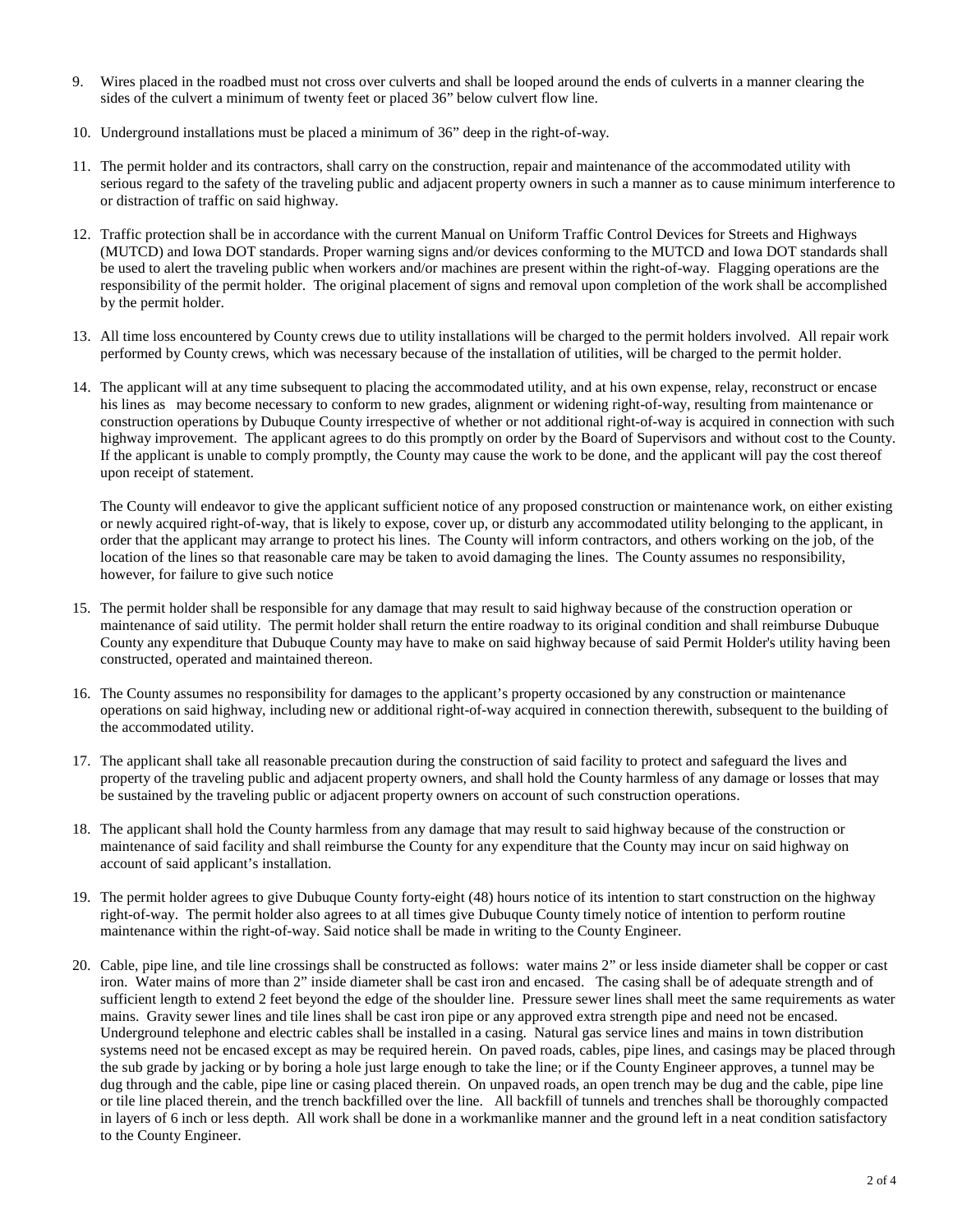- 21. Before beginning work in the highway right-of-way, it is the responsibility of the permit holder to contract other utilities which may be located in the area of the proposed work.
- 22. Pipe lines conveying gas (natural or artificial), oil, gasoline, motor fuel or other flammable substances under and across primary roads shall be installed in accordance with rules of the Iowa State Commerce Commission and American Standard Transmission and Distribution Piping System requirements.
- 23. Non-compliance with any of terms of Dubuque County policy, permit or agreement, may be considered cause for shut-down of utility construction operations or withholding of any relocation reimbursement until compliance is assured, or revocation of the permit. The cost of any work caused to be performed by the County in removal of non-complying construction will be assessed against the permit holder.
- 24. A copy of the approved permit shall be available on the job site at all times for examination by Dubuque County officials.
- 25. This permit may not be transferred or assigned by the applicant. If the utility equipment which is installed under this permit is sold, leased, or otherwise transferred, the applicant shall require the purchaser, lessee or transferee to obtain a new permit in its own name prior to the effective date of the sale, lease or transfer. Otherwise, rights acquired under this permit shall terminate and the applicant may be required, upon the County's demand, to immediately remove all utility equipment from the right-of-way and to restore the roadway to its existing condition at its own expense.
- 26. A new permit is required any time there is a change in the class of transmittant, an increase in the maximum design pressure shown on the permit or any other physical change in the utility facility.
- 27. The authority granted by this permit is limited to Dubuque County's own limited easement on said highway right of way. It does not intend to remove or supersede any independent right the servient landowner may retain pursuant to Keokuk Junction Railway Co. v. IES Industries Inc. 618 N.W.2d 352 (Iowa 2000).
- 28. This permit is subject to any laws now in effect or any laws which may be hereafter enacted.
- 29. This application is subject to revocation by the Board of Supervisors at any time, when in the judgment of the Board it is necessary for the improvement or maintenance of the highway or for other reasonable cause.

| <b>NAME OF CONTRACTOR:</b> |  |
|----------------------------|--|
|                            |  |

**PERSON TO CONTACT: \_\_\_\_\_\_\_\_\_\_\_\_\_\_\_\_\_\_\_\_\_\_\_\_\_\_\_\_\_\_\_\_\_\_CONTRACTOR PHONE NO.:** \_\_\_\_\_\_\_\_\_\_\_\_\_\_\_\_\_\_\_\_\_\_\_\_

**NAME OF APPLICANT:** \_\_\_\_\_\_\_\_\_\_\_\_\_\_\_\_\_\_\_\_\_\_\_\_\_\_\_\_\_\_\_\_\_\_\_ **APPLICANT PHONE NO.:** \_\_\_\_\_\_\_\_\_\_\_\_\_\_\_\_\_\_\_\_\_\_\_\_\_

**TITLE:** EMAIL:

## **AFFIDAVIT OF APPLICANT'S SIGNATURE**

|                    | for<br>the                                                                                                                 |                 |  |
|--------------------|----------------------------------------------------------------------------------------------------------------------------|-----------------|--|
| Name of individual | Official title                                                                                                             | Name of company |  |
|                    | do solemnly swear I have read the foregoing application and all statements and data contained herein are true and correct. |                 |  |
|                    |                                                                                                                            |                 |  |
|                    |                                                                                                                            | Signature       |  |
|                    |                                                                                                                            |                 |  |
|                    | Recommended for Approval by the County Engineer's Department OR Chair of the Board:                                        |                 |  |
|                    |                                                                                                                            |                 |  |
| DATE:              |                                                                                                                            |                 |  |

 **Dubuque County Engineer or Maintenance Superintendent OR Chair, Dubuque County Board of Supervisors**